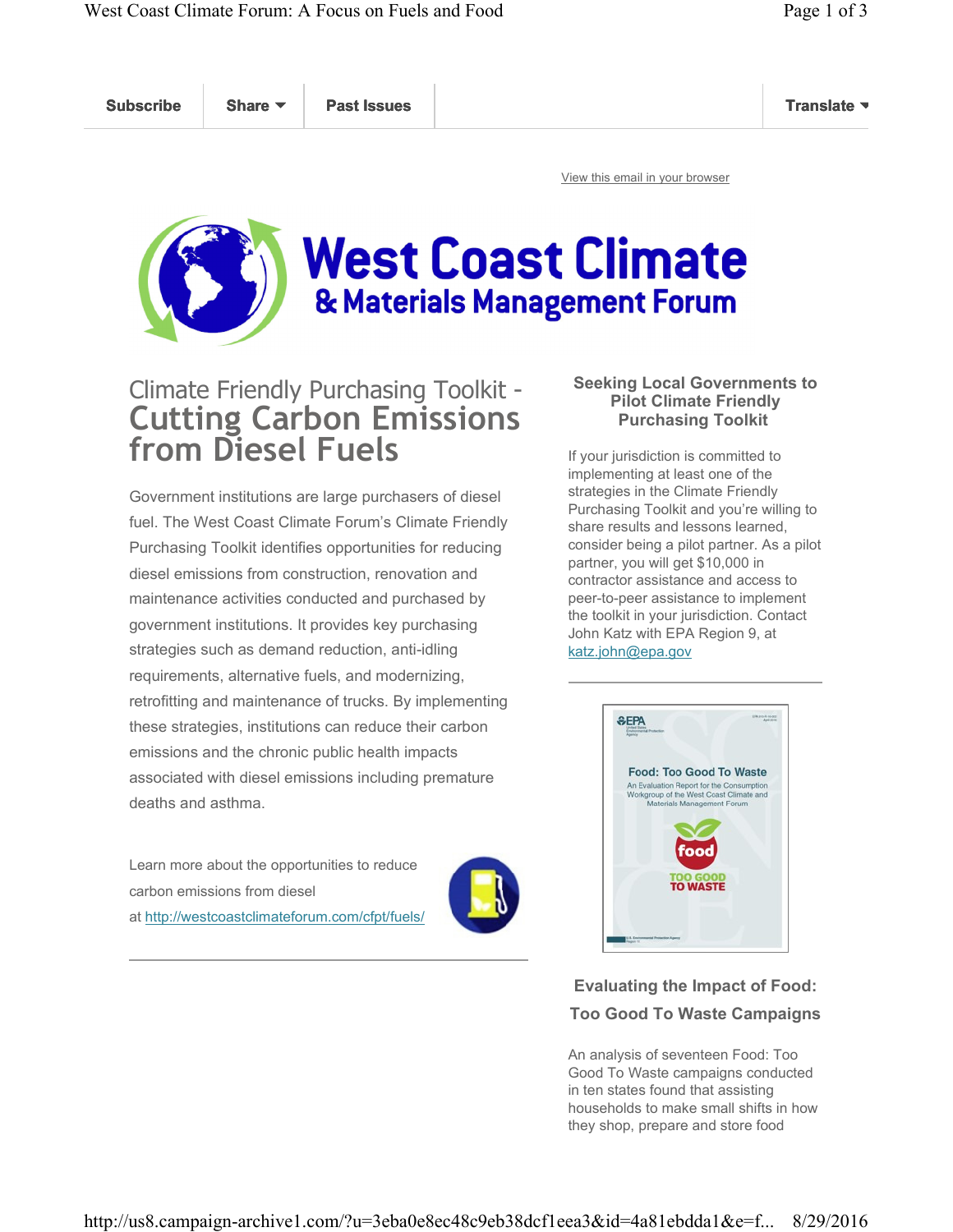

# Issaquah - Implementing Food: Too Good To Waste

The City of Issaquah's Office of Sustainability is in its second year of implementing the Food: Too Good to Waste program. Issaquah has a population of more than 33,000 and is just 16 miles from Seattle in the foothills of the Cascade Mountains. Last year, Issaquah kicked off its Food: Too Good to Waste work with a film screening of Just Eat It, running an initial Food Waste Challenge with screening attendees and farmers market participants. In its second year, the City secured a coordinated prevention grant from the Washington State Department of Ecology to initiate door-to-door outreach at multifamily buildings in the community. This outreach continues to be supplemented by food waste education at farmers markets and local grocery stores. In 2015, there were about 200 participants in the Food: Too Good to Waste program and the City is on track for another 200 this year. Participating residents receive the City's Food: Too Good to Waste toolkit to help them decrease their wasted food and learn why food truly is too good to waste.

results in a 20% reduction in food waste. Click here to view the evaluation report.

## USDN Releases Sustainable Consumption Toolkit

The Urban Sustainability Directors Network (USDN) recently launched the Sustainable Consumption Toolkit for cities. It introduces the concept of sustainable consumption and highlights strategies that cities can take to advance it at the community level. The Sustainable Consumption Toolkit includes:

- A framework that connects climate, equity, and economics;
- A self assessment tool to help you identify actions to spur sustainable consumption in your community;
- Tips for how to frame your messaging; and
- Models for measuring consumption impacts and the effectiveness of city actions.

Check out this cutting edge work at http://sustainableconsumption.usdn.org/

### Catch Up on Past Presentations

Did you miss one of the webinars on the Climate Friendly Purchasing Toolkit? Video recordings of webinars hosted by the West Coast Climate Forum are available to watch any time.

Join us this fall when we host new sessions with expert presenters, rolling out the latest modules of the Climate Friendly Purchasing Toolkit.